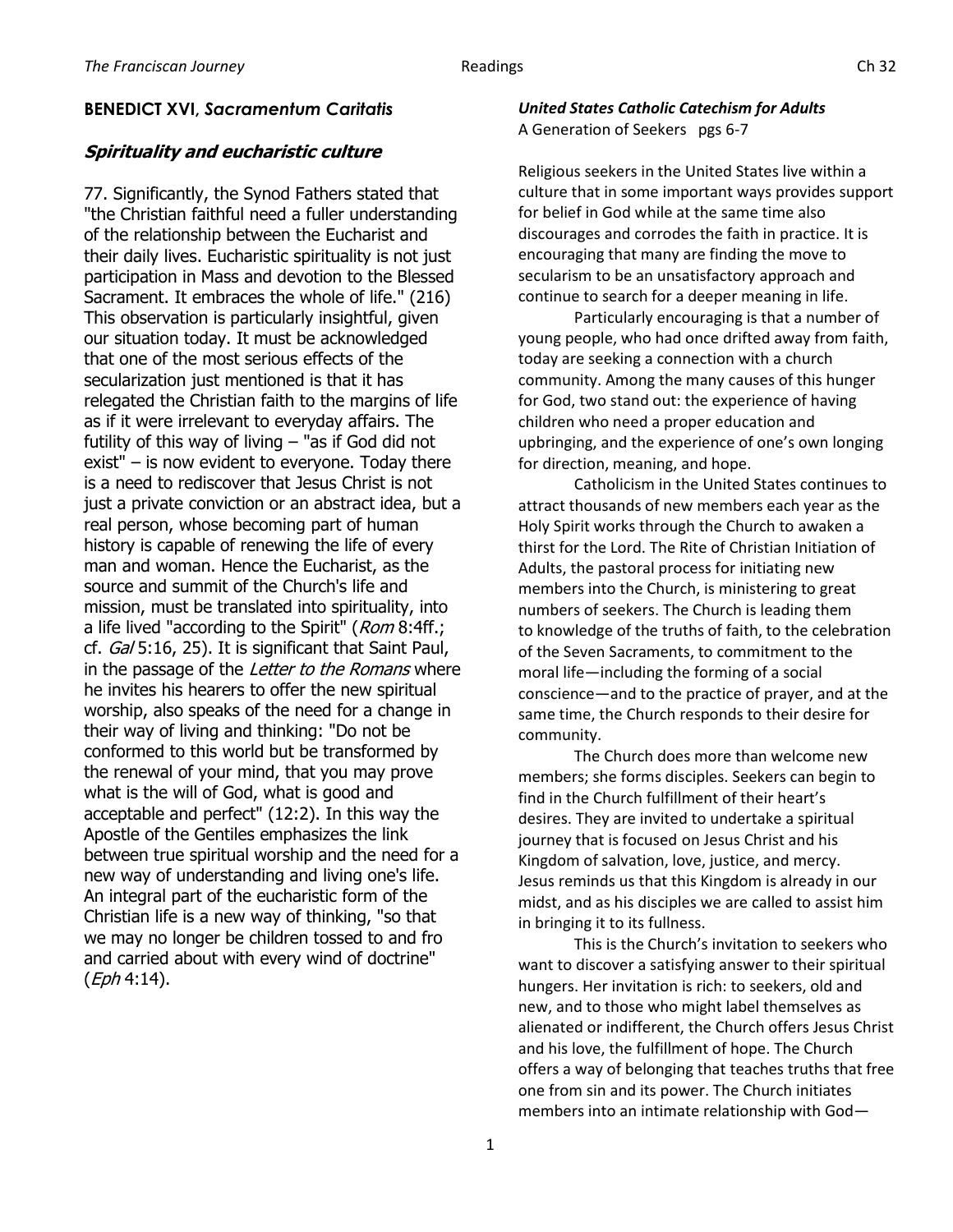# **BENEDICT XVI,** *Deus Caritas Est*

33. With regard to the personnel who carry out the Church's charitable activity on the practical level, the essential has already been said: they must not be inspired by ideologies aimed at improving the world, but should rather be guided by the faith which works through love (cf. Gal 5:6). Consequently, more than anything, they must be persons moved by Christ's love, persons whose hearts Christ has conquered with his love, awakening within them a love of neighbour. The criterion inspiring their activity should be Saint Paul's statement in the Second [Letter to the Corinthians](http://www.vatican.va/archive/ENG0839/__PZN.HTM): "the love of Christ urges us on" (5:14). The consciousness that, in Christ, God has given himself for us, even unto death, must inspire us to live no longer for ourselves but for him, and, with him, for others. Whoever loves Christ loves the Church, and desires the Church to be increasingly the image and instrument of the love which flows from Christ. The personnel of every Catholic charitable organization want to work with the Church and therefore with the Bishop, so that the love of God can spread throughout the world. By their sharing in the Church's practice of love, they wish to be witnesses of God and of Christ, and they wish for this very reason freely to do good to all.

35. This proper way of serving others also leads to humility. The one who serves does not consider himself superior to the one served, however miserable his situation at the moment may be. Christ took the lowest place in the world—the Cross—and by this radical humility he redeemed us and constantly comes to our aid. Those who are in a position to help others will realize that in doing so they themselves receive help; being able to help others is no merit or achievement of their own. This duty is a grace.

The more we do for others, the more we understand and can appropriate the words of Christ: "We are useless servants" ( $Lk$  17:10). We recognize that we are not acting on the basis of any superiority or greater personal efficiency, but because the Lord has graciously enabled us to do so. There are times when the burden of need and our own limitations might tempt us to become discouraged. But precisely then we are helped by the knowledge that, in the end, we are only instruments in the Lord's hands; and this knowledge frees us from the presumption of thinking that we alone are personally responsible for building a better world. In all humility we will do what we can, and in all humility we will entrust the rest to the Lord. It is God who governs the world, not we. We offer him our service only to the extent that we can, and for as long as he grants us the strength. To do all we can with what strength we have, however, is the task which keeps the good servant of Jesus Christ always at work: "The love of Christ urges us on" (2 Cor 5:14).

# **Scripture Reflection John 17:20-26**

<sup>20</sup>"I pray not only for them, but also for those who will believe in me through their word,

<sup>21</sup>so that they may all be one, as you, Father, are in me and I in you, that they also may be in us, that the world may believe that you sent me.

<sup>22</sup>And I have given them the glory you gave me, so that they may be one, as we are one,

<sup>23</sup>I in them and you in me, that they may be brought to perfection as one, that the world may know that you sent me, and that you loved them even as you loved me.